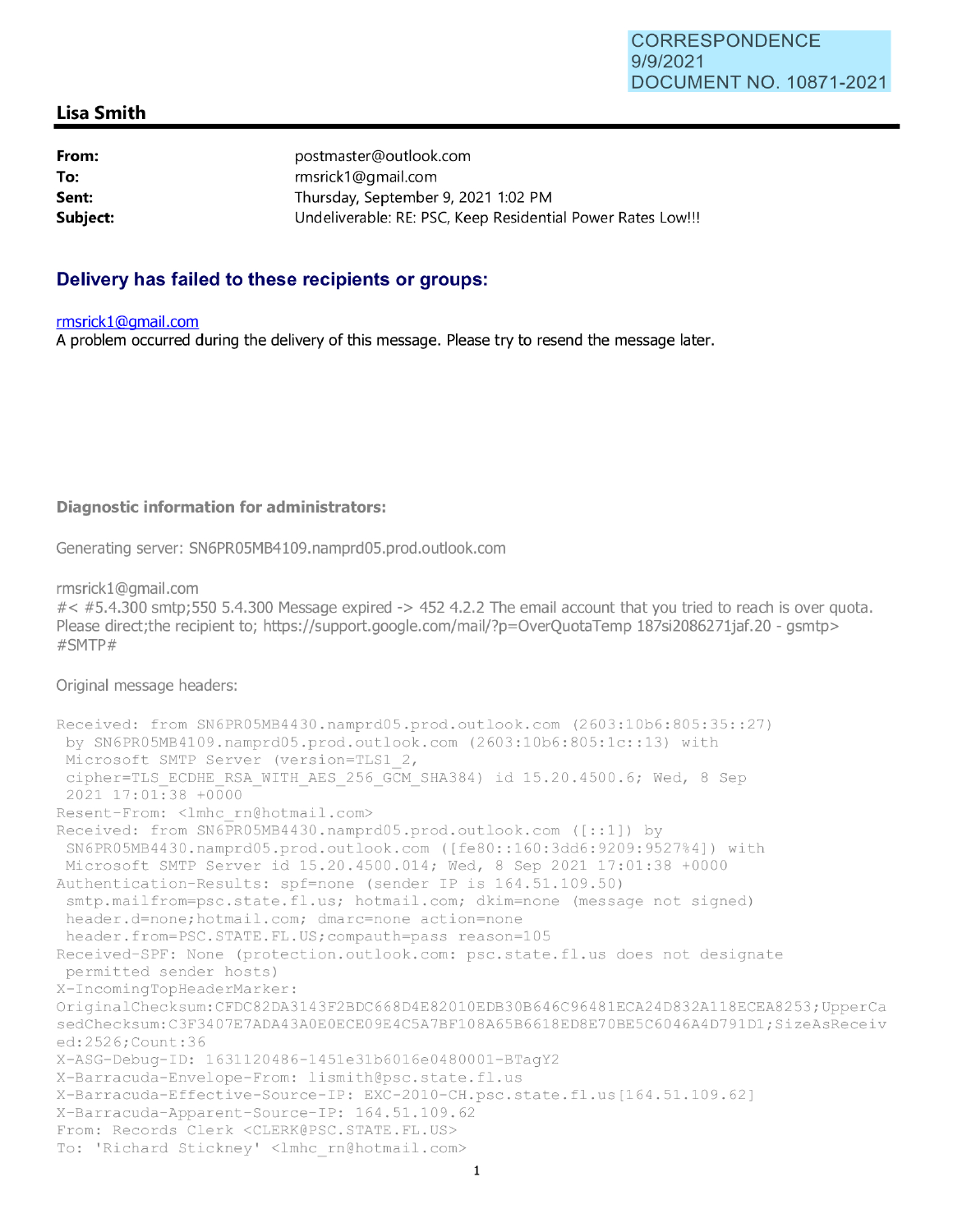```
CC: Consumer Contact <Contact@PSC.STATE.FL.US> 
Subject: RE: PSC, Keep Residential Power Rates Low!!! 
Thread-Topic: PSC, Keep Residential Power Rates Low!!! 
X-ASG-Orig-Subj: RE: PSC, Keep Residential Power Rates Low!!! 
Thread-Index: AQHXoQ1TaTNI6F+WjUa1P6CB7jnrV6uaYvDQ 
Sender: Lisa Smith <lismith@psc.state.fl.us>
Date: Wed, 8 Sep 2021 17:01:25 +0000 
Message-ID: <9D37859955C3DA4E9C0577C57E8CD54903AB63A6@EXC-2010-MB.psc.state.fl.us> 
References: <8f62224af7ddda7bad28df29040f91ca@swift.generated> 
In-Reply-To: <8f62224af7ddda7bad28df29040f91ca@swift.generated> 
Accept-Language: en-US 
Content-Language: en-US 
X-MS-Has-Attach: 
X-MS-TNEF-Correlator: 
x-ninja-pim: Scanned by Ninja 
x-ninja-attachmentfiltering: (no action) 
x-originating-ip: [164.51.109.16] 
Content-Type: multipart/alternative; 
        boundary="_000_9D37859955C3DA4E9C0577C57E8CD54903AB63A6EXC2010MBpscsta_" 
MIME-Version: 1.0 
X-Barracuda-Connect: EXC-2010-CH.psc.state.fl.us[164.51.109.62] 
X-Barracuda-Start-Time: 1631120486 
X-Barracuda-URL: https://164.51.109.50:443/cgi-mod/mark.cgi 
X-Virus-Scanned: by bsmtpd at psc.state.fl.us 
X-Barracuda-Scan-Msg-Size: 12471 
X-Barracuda-BRTS-Status: 1 
X-Barracuda-Spam-Score: 1.06 
X-Barracuda-Spam-Status: No, SCORE=1.06 using global scores of TAG_LEVEL=1000.0 
QUARANTINE_LEVEL=1000.0 KILL_LEVEL=8.5 tests=COMMA_SUBJECT, HTML_MESSAGE, PLING_PLING 
X-Barracuda-Spam-Report: Code version 3.2, rules version 3.2.3.92456 
        Rule breakdown below 
        pts rule name description 
        ---- ---------------------- -------------------------------------------------- 
 0.60 COMMA_SUBJECT Subject is like 'Re: FDSDS, this is a subject' 
0.00 HTML_MESSAGE BODY: HTML included in message
0.46 PLING_PLING Subject has lots of exclamation marks
X-IncomingHeaderCount: 36 
Return-Path: lismith@psc.state.fl.us 
X-EOPAttributedMessage: 0 
X-EOPTenantAttributedMessage: 84df9e7f-e9f6-40af-b435-aaaaaaaaaaaa:0 
X-MS-PublicTrafficType: Email 
X-MS-UserLastLogonTime: 9/8/2021 4:48:15 PM 
X-MS-Office365-Filtering-Correlation-Id: 832734c9-0b29-4c43-a817-08d972ea4c88 
X-MS-TrafficTypeDiagnostic: CO6PR05MB7666:|SN6PR05MB4109: 
X-MS-Exchange-EOPDirect: true 
X-Sender-IP: 164.51.109.50 
X-SID-PRA: CLERK@PSC.STATE.FL.US 
X-SID-Result: NONE 
X-Microsoft-Antispam: BCL:0; 
X-MS-Exchange-CrossTenant-OriginalArrivalTime: 08 Sep 2021 17:01:28.0234 
  (UTC) 
X-MS-Exchange-CrossTenant-Network-Message-Id: 832734c9-0b29-4c43-a817-08d972ea4c88 
X-MS-Exchange-CrossTenant-Id: 84df9e7f-e9f6-40af-b435-aaaaaaaaaaaa 
X-MS-Exchange-CrossTenant-AuthSource: DB5EUR03FT011.eop-EUR03.prod.protection.outlook.com 
X-MS-Exchange-CrossTenant-AuthAs: Anonymous 
X-MS-Exchange-CrossTenant-FromEntityHeader: Internet 
X-MS-Exchange-CrossTenant-RMS-PersistedConsumerOrg: 00000000-0000-0000-0000-000000000000 
X-MS-Exchange-Transport-CrossTenantHeadersStamped: CO6PR05MB7666 
X-MS-Exchange-Transport-EndToEndLatency: 00:00:06.3510381 
X-MS-Exchange-Processed-By-BccFoldering: 15.20.4500.014 
X-MS-Exchange-Transport-Forked: True
```